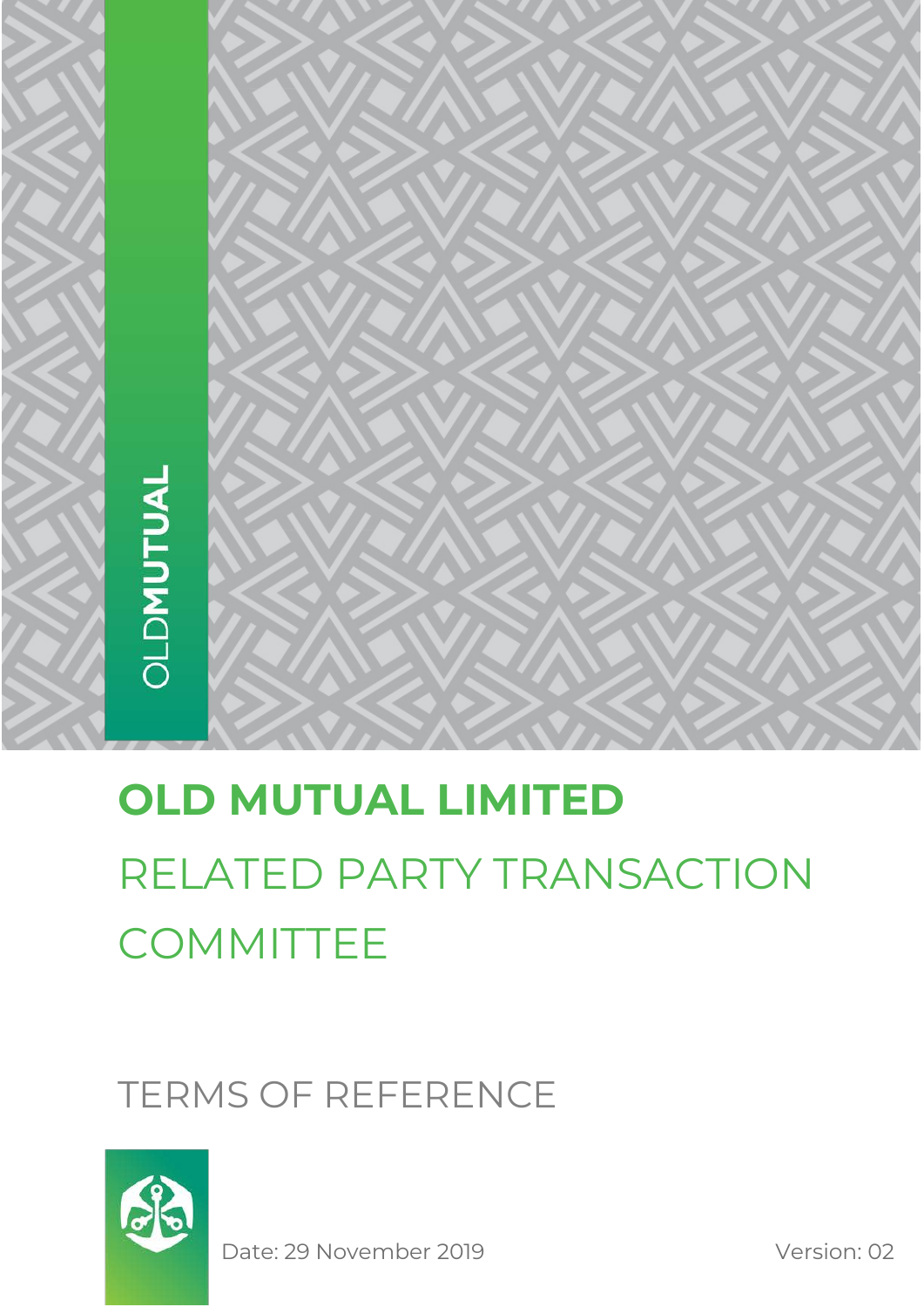#### 1 **Introduction and Purpose**

These terms of reference are to regulate and govern the Related Party Transaction Committee ("**Committee**") established, or to be established, by the Old Mutual Limited boards of directors ("**Board**"), hereinafter referred to interchangeably as the "**Company**".

- 1.1 It is acknowledged that the Board of OML may be classified as a "Controlling Board" for the Old Mutual Group or a "Financial Conglomerate" (as contemplated and determined by the applicable regulatory authority) and as such, the Board will be responsible for, inter alia, ensuring that the Company and its subsidiaries (collectively the "**Group**") maintain their businesses in a financially sound condition. The Committee was established for purposes of managing conflicts.
- 1.2 Further, the Board of OML entirely or partially "mirrors" the board of directors of Old Mutual Life Assurance Company of South Africa Limited ("**OMLACSA**") in that the same persons will be directors of each of OML and OMLACSA (hereinafter referred to as the "**mirror boards**"). Accordingly, transactions between OML and OMLACSA have the potential to bring about conflicts of interest given that the directors of these companies occupy two different capacities.
- 1.3 The Committee is a committee of the Board established in terms of the relevant provisions of the memorandum of incorporation of the Company ("**MOI**") in order to have strategic oversight and governance over the transactions ("**Related Party Transactions**") concluded or to be concluded between the Company and any Related Party (as defined hereinafter) including, but not limited to, loans, guarantees, outsourcing arrangements, reinsurance arrangements, asset transfers and investments. For purposes hereof, "**Related Party**" means in respect of and vis-à-vis OML:
- 1.3.1.1 Nedbank;
- 1.3.1.2 Plc;
- 1.3.1.3 OMGH;
- 1.3.1.4 OMEM; and
- 1.3.1.5 OMLACSA, unless and until the Board of OML determines by resolution at any time that there is no longer such a degree of commonality of directorship between OMLACSA and OML that justifies OMLACSA being categorised as a "Related Party" of OML for purposes hereof.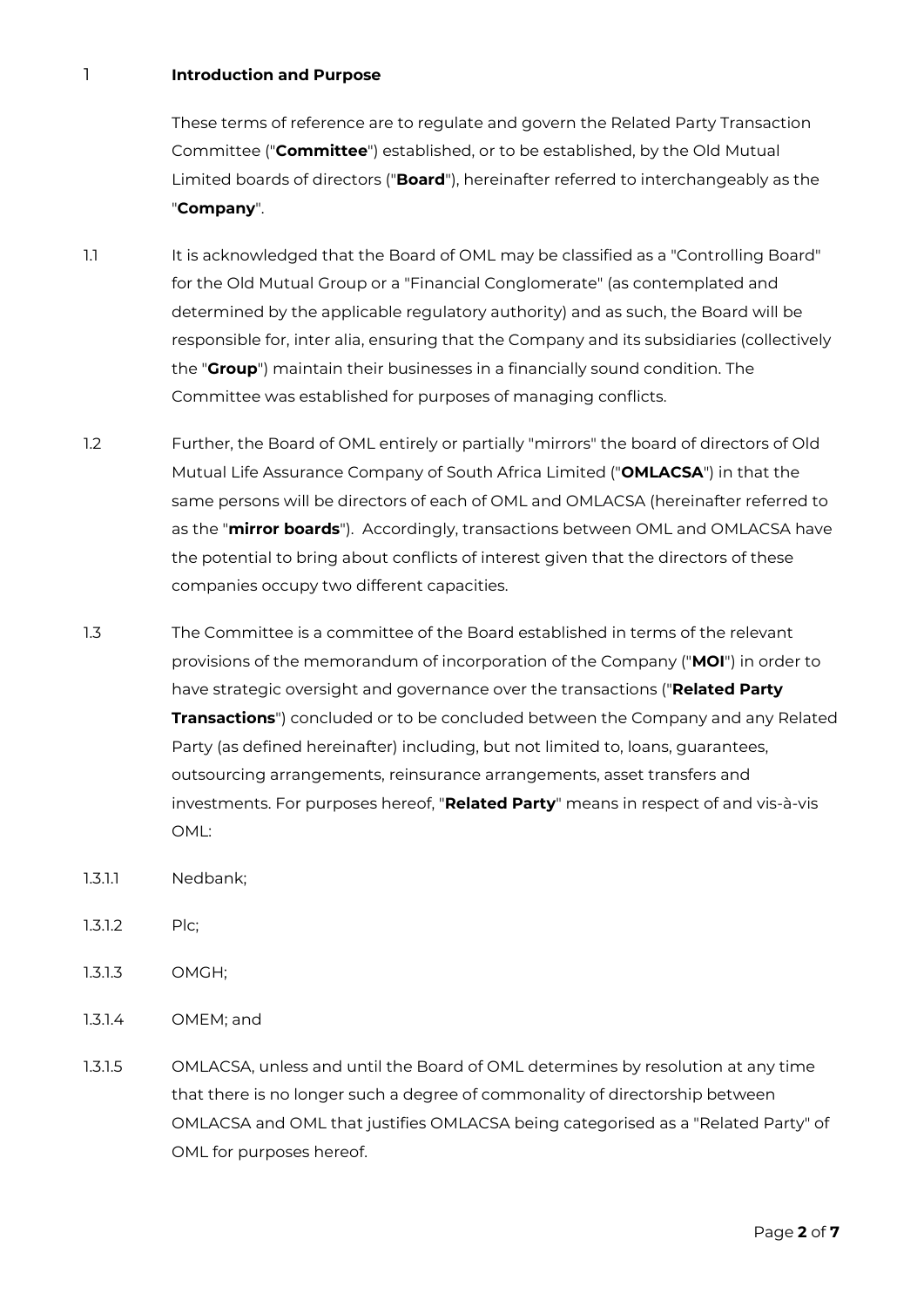

- 1.4 The terms of reference of the Committee set out in this document ("**Terms of Reference**") are subject to the provisions of the Companies Act, 2008 the MOI and any other applicable statutory and regulatory provisions.
- 1.5 The duties and responsibilities of the members of the Committee are in addition to those duties and responsibilities that they may have as a member of the Board.

# 2 **MANDATE AND RESPONSIBILITIES**

- 2.1 The Committee is authorised by the Board to consider, review, evaluate and provide oversight in relation to any Related Party Transaction upon becoming aware of or being referred such transaction or proposed transaction.
- 2.2 The Committee shall establish its own processes and procedures in terms of which it will consider, review, evaluate and provide oversight in relation to whether a particular Related Party Transactions is fair and in the best interest of the Group. Such regulations and policies will include such approval requirements, guidelines and thresholds as may be deemed appropriate, having regard to the provisions of the Companies Act and any other applicable statutory and regulatory provisions. For purposes of inquiring whether a particular Related Party Transaction is fair, regard shall be had to, inter alia –
- 2.2.1 whether, in the view of the financial position of the parties to that transaction, that transaction should have been concluded;
- 2.2.2 the overall commercial benefits of the transaction for the respective parties;
- 2.2.3 the consideration for that transaction, including any interest or other benefit received therefore; and
- 2.2.4 in the case of a loan transaction, the term, the manner of repayment and whether security has been or should in the circumstances have been provided therefore, and whether such security is adequate.
- 2.3 With regard to the powers of the Committee:
- 2.3.1 Subject to 2.3.2 below, the Committee is a decision-making body and its recommendations in respect of Related Party Transactions are binding, i.e. the Related Party Transaction may not be authorised or implemented by the Board (or other relevant officer or functionary of the Company who, in terms of the Company's authority and delegation structures, has authority to approve and implement the transaction, as the case may be ("**Relevant Officer**")) unless it has been positively recommended by the Committee.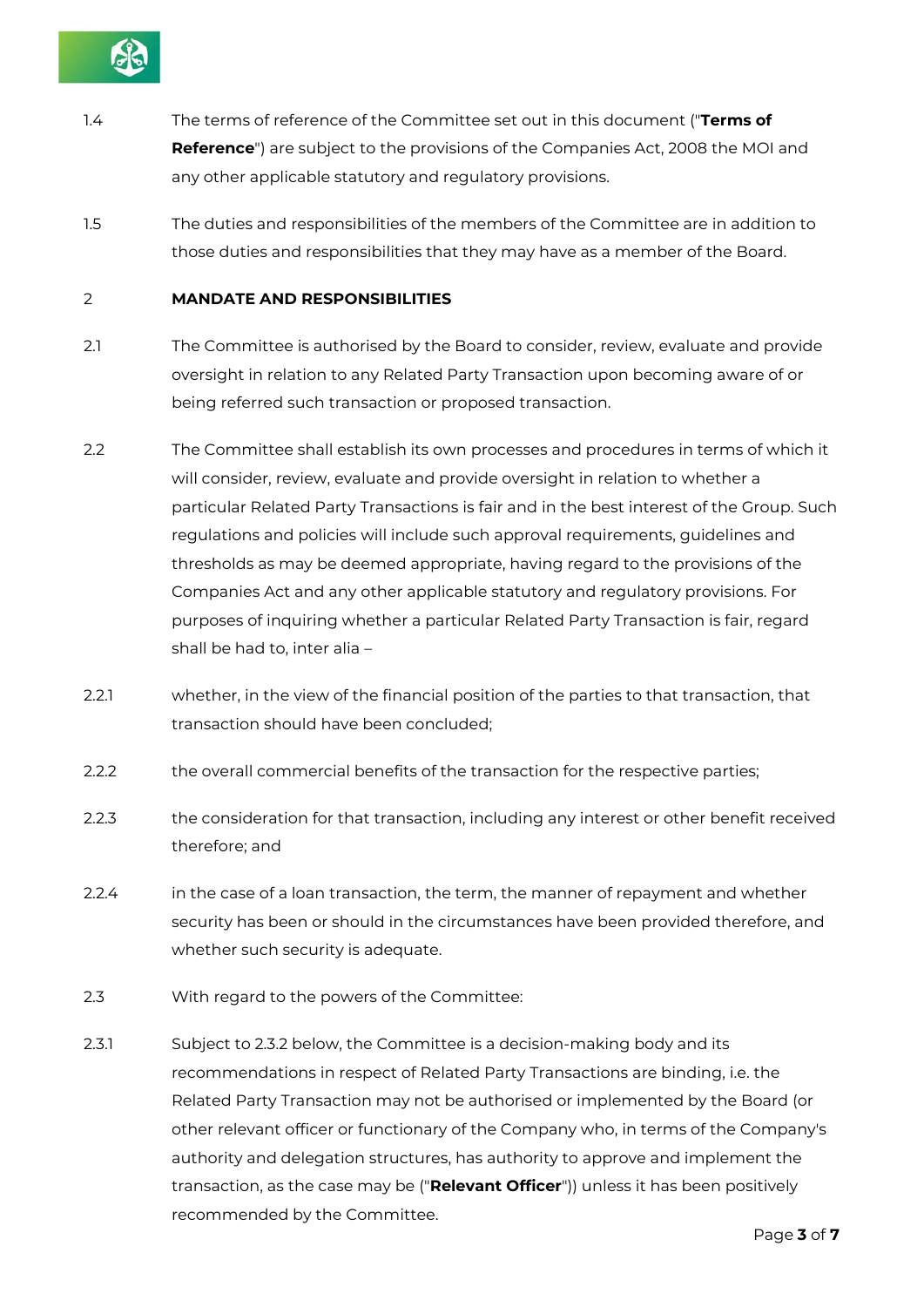

- 2.3.2 The Board may from time to time and if deemed in the best interests of the Company, as a standing or general resolution, resolve that in respect of certain categories of Related Party Transactions the Committee's views are not binding and are of a recommendatory nature. Such resolution shall be forthwith communicated to the Committee and shall supplement these Terms of Reference. In such a case the recommendation or otherwise of the Committee shall nevertheless be an important consideration to be borne in mind by the Board or Relevant Officer.
- 2.4 The Committee must act independently and does not assume the functions of management, which remains the responsibility of the executive directors, prescribed officers and other members of the executive management of the Company. Thus whilst the Committee's recommendations are binding, this does not mean that the Committee may go further and assume the actual implementation and execution of the Related Party Transaction, or order that same be carried out.
- 2.5 The Committee shall discharge its statutory and regulatory duties without any conflict with the Board and the management of the Company.
- 2.6 The responsibilities of the Committee shall include the following:
- 2.6.1 review, monitor, make recommendations and report to the Board or Relevant Officer in respect of Related Party Transactions. It is recorded that the Board may from time to time determine and set materiality thresholds for transactions to be referred to the Committee, such determination to be made by resolution which may be incorporated into the Company's delegation framework;
- 2.6.2 consider, review, evaluate and provide oversight in relation to the fairness of Related Party Transactions and any potential conflict of interest which may arise between the subsidiaries of the Company, including the insurance and banking subsidiaries of the Group;
- 2.6.3 annually review the regulations and policies in terms of which it considers, reviews, evaluates and provides oversight in relation Related Party Transactions having regard to statutory and regulatory changes; and
- 2.6.4 interaction with the Board and the management of the Company in order to enforce and ensure compliance with the regulations and policies which the Committee puts in place to govern Related Party Transactions.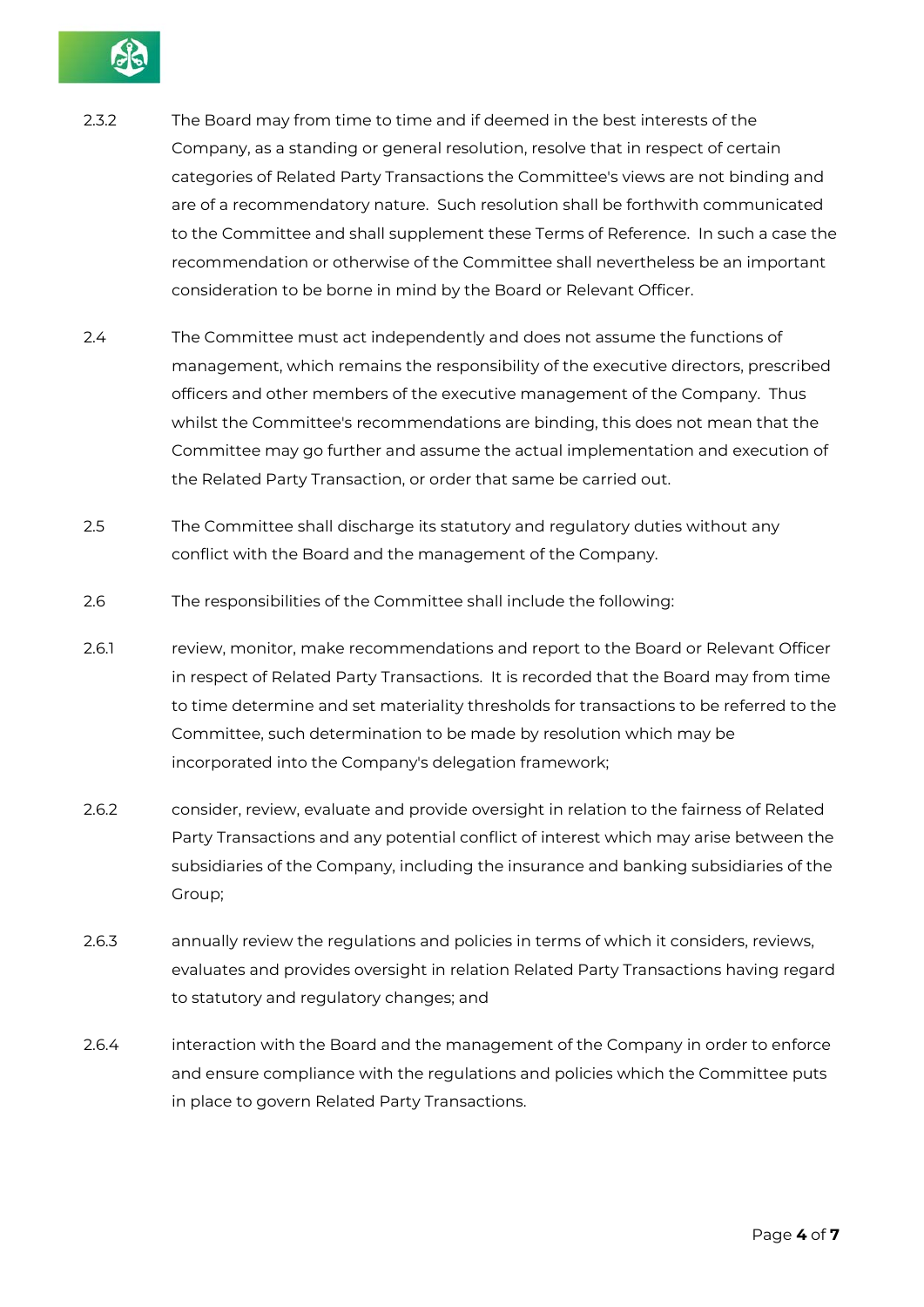

2.6.5 the Committee is mandated to consider, review and make determination in respect of all conflict of interest matters related to the OMLACSA and OML Boards. This includes consideration on the appointment of Board members to external Boards as per the Board Appointment Protocol.

#### 3 **Operations of the Committee**

- 3.1 Composition and Tenure General
- 3.1.1 The Committee, including its chairperson, shall be appointed by the Board and shall consist of 3 independent non-executive directors. For purposes of these Terms of Reference, the term "independent" will be determined based on the factors set out in the King Code on Corporate Governance for South Africa, as amended and replaced from time to time.
- 3.1.2 Appointments to the Committee will be made by the Board on recommendation of the Board's corporate governance and nomination committee, in consultation with the chairperson of the Committee.
- 3.1.3 The maximum tenure for members of the Committee is 3 terms of 3 years.
- 3.1.4 The Board may at any time remove a member of the Committee and shall from time to time review and, where appropriate, revise the composition of the Committee, taking into account the appropriate combination of skills and knowledge required, and also taking into account whether a member(s) of the Committee happens to be conflicted in respect of a particular contemplated transaction that is to be considered by the Committee.
- 3.2 Composition and tenure Related Party Transactions between OML and OMLACSA
- 3.2.1 Given the mirror boards of OML and OMLACSA, it may not be appropriate to have the Committee comprise of only OML directors in circumstances where a Related Party Transaction with OMLACSA is being considered, as all the members of OML's Committee may then also be directors of OMLACSA, which does not achieve the overall objective of managing conflicts of interest.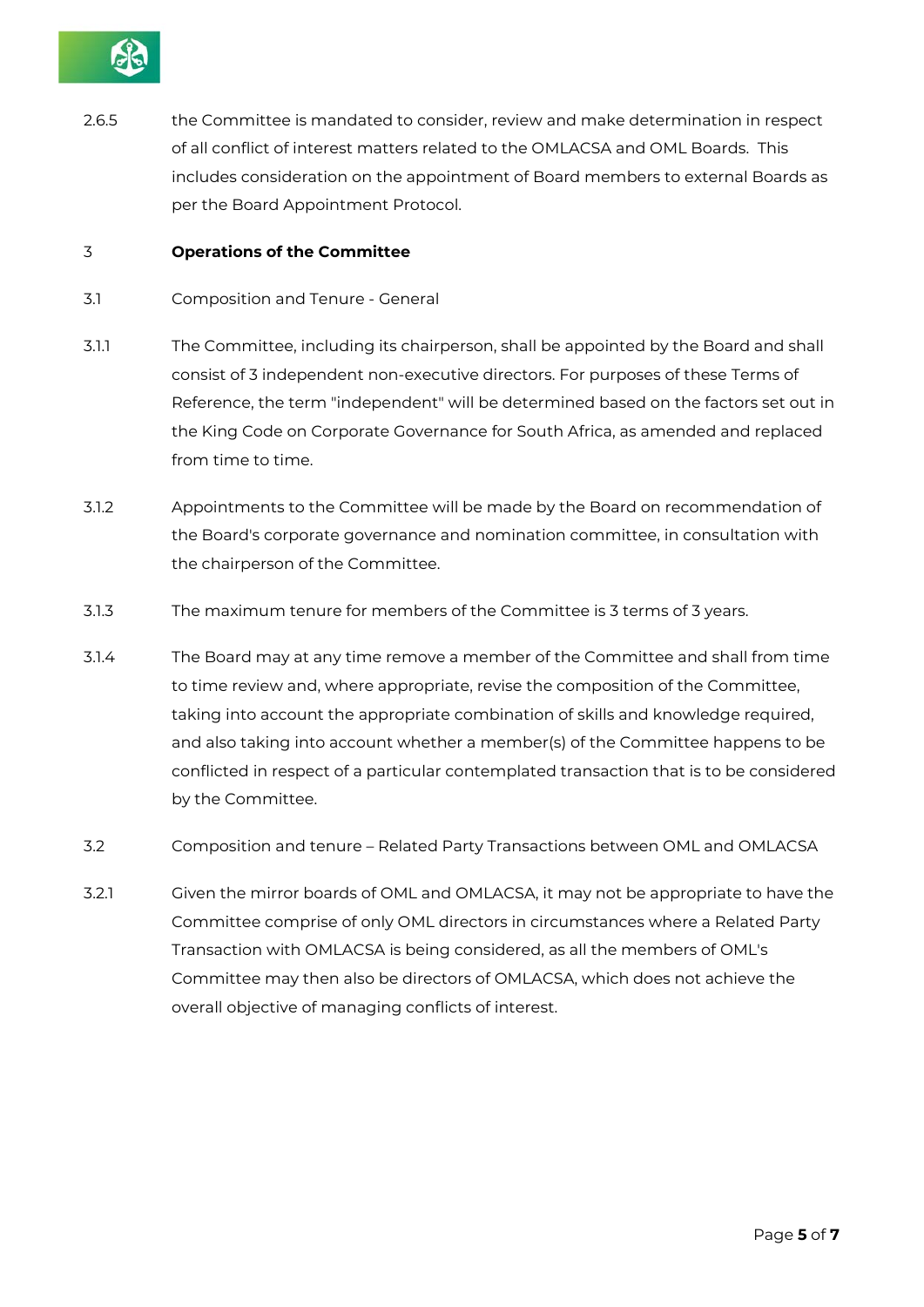

- 3.2.2 To cater for the aforegoing, the Corporate Governance and Nominations Committee (NomCom) of the OML Board shall be empowered to give special directives from time to time, which may apply to a particular Related Party Transaction with OMLACSA or which may be of a continuing, standing nature until revoked by the chairperson, as to the composition and tenure of the Committee for purposes of considering Related Party Transactions between OML and OMLACSA. Such directives may, without limitation of the NomCom's discretion in this regard, entail that the Committee comprise entirely or partially of non-directors or of external advisors.
- 3.2.3 All the remaining provisions of these Terms of Reference apply to the Committee's functioning in such circumstances.
- 3.3 Meetings
- 3.3.1 Meetings of the Committee shall be held at least quarterly.
- 3.3.2 The chairperson or the Board may convene a meeting of the Committee at any time in order to consider any Related Party Transaction.
- 3.3.3 A quorum at any meeting of the Committee shall be a majority of the members.
- 3.3.4 The proceedings at a meeting of the Committee shall, unless otherwise specified in these Terms of Reference, be governed by the provisions of the MOI regulating the meetings and proceedings of the Board, so far as the same is applicable thereto.
- 3.3.5 Decisions of the Committee shall be carried by a majority vote of its members.
- 3.3.6 If the Committee is deadlocked, i.e. there is no majority vote for an approval or for a rejection of the Related Party Transaction, then there is no recommendation by the Committee. In the case of a deadlock:
- 3.3.6.1 To the extent that the Committee's recommendation is binding as contemplated in 2.3.1, the Board may authorise the Related Party Transaction but this will require a special majority vote of the Board by at least 80%;
- 3.3.6.2 To the extent that the Committee's recommendation is not binding as contemplated in 2.3.2, the fact that there is no recommendation either way by the Committee shall be an important consideration to be borne in mind by the Board or Relevant Officer.